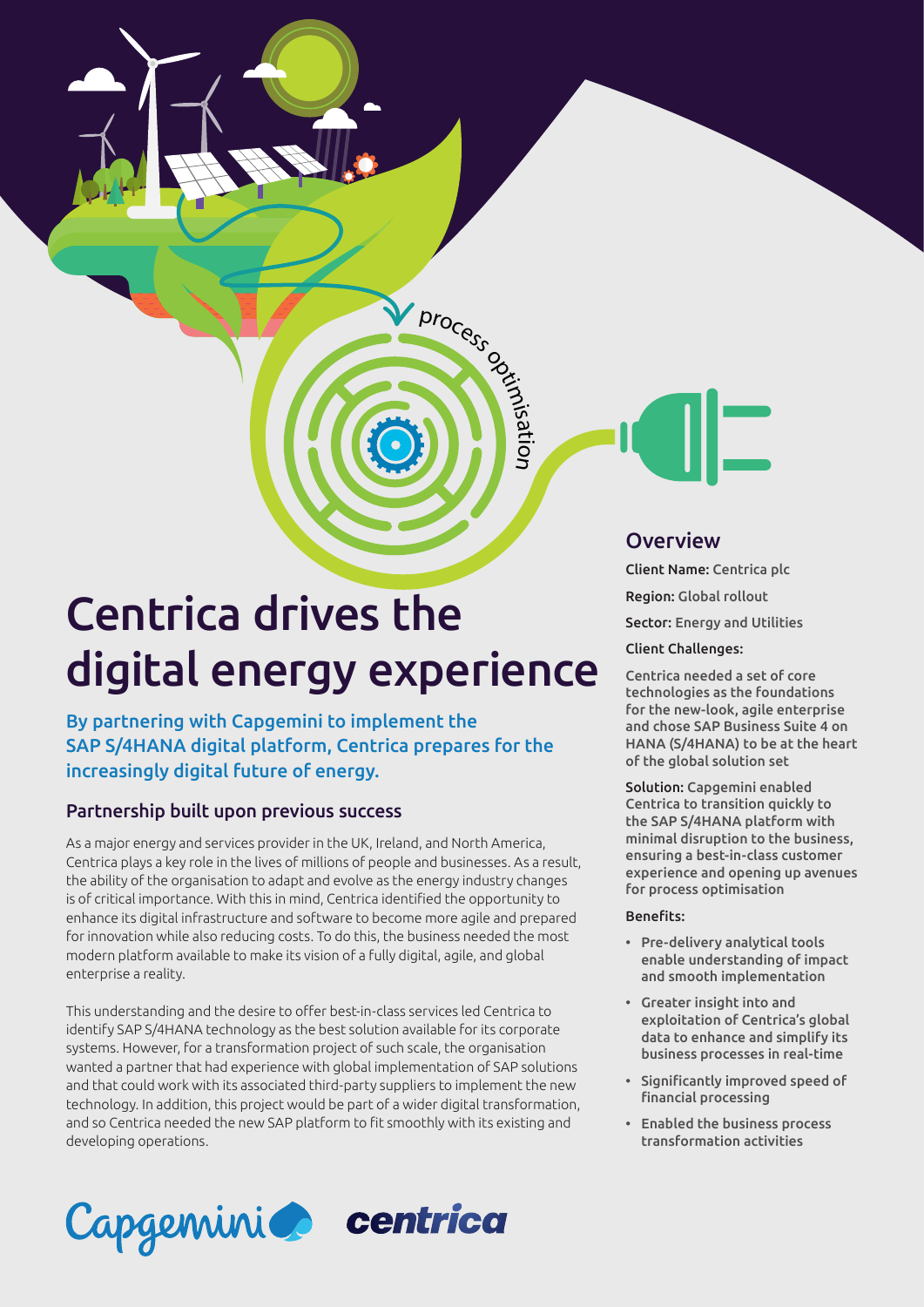Centrica selected Capgemini as its strategic partner and a trusted advisor for the project. This partnership had its roots in Capgemini's unique transformation methodology, its insights into the energy industry, and its unique level of experience working with and applying SAP solutions. In addition, Centrica made this selection because of the existing relationship with Capgemini; in 2016, they had previously moved Centrica's corporate estate onto the SAP Business Suite on HANA platform, which involved a complete database conversion. The success of this past project encouraged the partners to continue forward with the next step in Centrica's finance transformation programme.

#### Advancing Centrica's digitalisation journey

Together, Centrica and Capgemini developed a robust approach that would implement SAP S/4HANA within an aggressive 22-week timeline. This made the ambition of both organisations clear, as this platform had only recently been developed and so had not been implemented in more than a few cases. In fact, this project represented one of the first implementations of S/4HANA within the UK. However, Capgemini was one of the few organisations that possessed both a strong relationship with SAP and experience with its newest technology, making the challenging timeline feasible.

In addition to managing an extremely rapid delivery, Centrica and Capgemini had to coordinate and work with third-party suppliers, while also maintaining the existing live platform software and infrastructure. Meanwhile, the S/4HANA implementation needed to link with other elements of Centrica's digital transformation, such as SAP Ariba.

Finally, Centrica would need to understand how to properly use the solution to take full advantage of the technology. As Capgemini prepared to undergo the delivery of a new, bestin-class digital platform, it took all of these challenges into account in order to develop an approach suited to Centrica's unique needs.

*"The real benefit is that Centrica can now exploit S/4HANA to bring its global finance data together through Centrica Finance to enhance financial planning, simplify accounting and financial close processes, automate processing, and a lot more."*

#### Andrew Rabey

*Programme Delivery Director at Centrica*

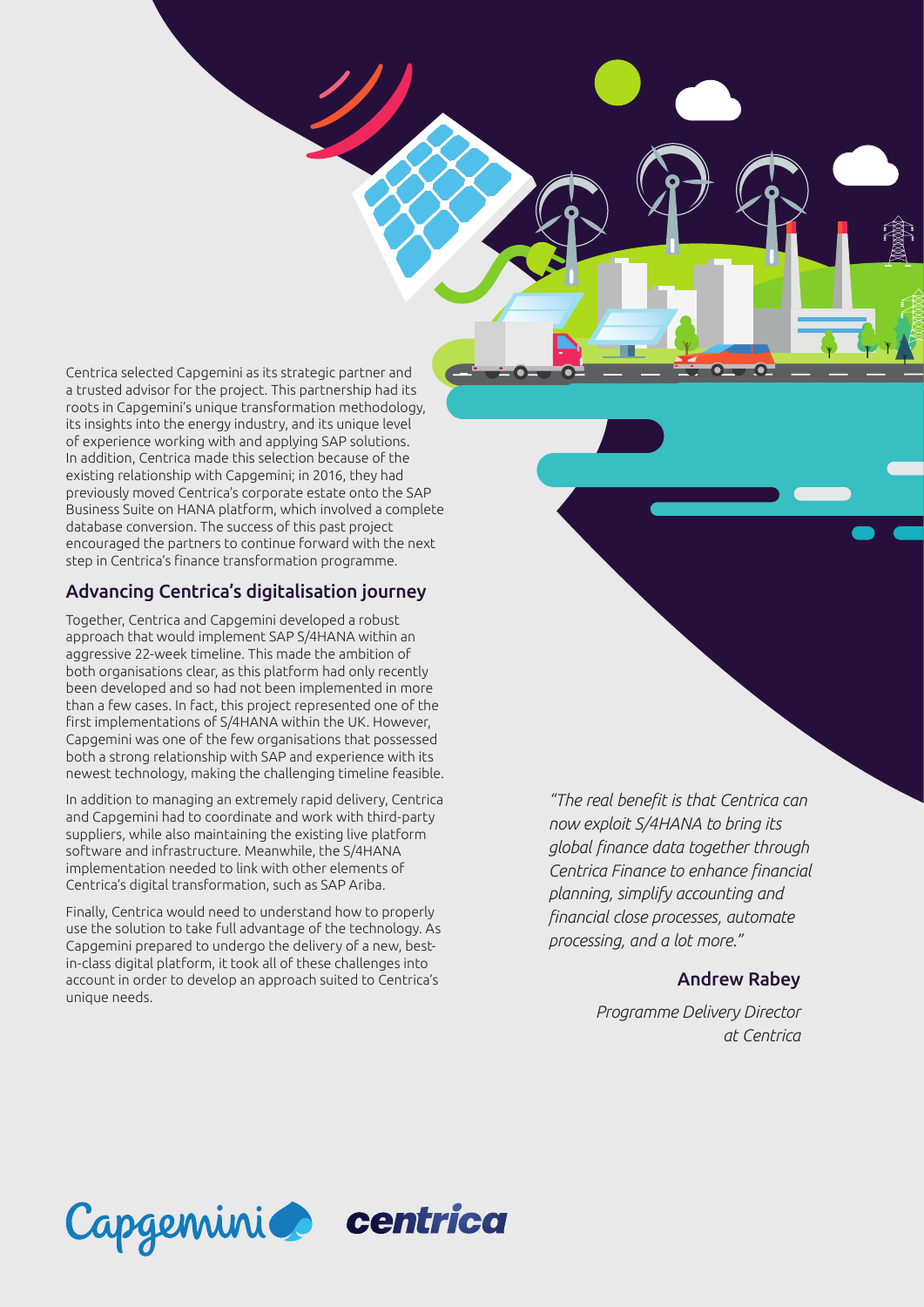Implement

The Capgemini delivery team, taking advantage of the unique Rightshore™ approach, implemented a complex technical upgrade that not only evolved Centrica's digital preparedness but was also fitted to the organisation's overall transformation approach. By coordinating with third-party suppliers and adjusting the solution to new and existing operations, Capgemini demonstrated a key ability to adapt SAP technology to the needs of its clients.

## Getting ready for the new age of digital

To ensure the effective implementation of S/4HANA, Capgemini led Centrica through a multi-stage approach to implementation, testing and analysis to mitigate the risk. This began with Capgemini applying its unique set of tools to provide greater insight into the effects of the project. These tools performed an impact analysis prior to the launch of the transformation project, enabling Capgemini to provide Centrica with a detailed description of how its operations, programmes, and code would change with the S/4 platform. This unique level of insight enabled Centrica to ensure stakeholder support from the very beginning by inspiring confidence in both the upgrade and the chosen approach.

Analyse

Following the pre-implementation analysis, Capgemini performed an early upgrade of a simulated environment and used it to run workshops with business stakeholders, which not only provided stakeholders with early visibility into the new system but also helped garner the support required in later stages of the project. This facilitated the User Acceptance Testing and sign-off phase, during which Capgemini achieved stakeholder support thanks to the substantial levels of insight it had provided.

With buy-in from Centrica stakeholders, Capgemini then developed and delivered four implementations of the S/4HANA upgrade, each of which were tested in different environments. Those implementations were followed by two dry runs to simulate the go-live. This extensive testing ensured that the platform could be implemented within a narrow delivery window that minimised disruption of business operations. Additionally, pre-delivery testing ensured that any issues or bugs were discovered and addressed ahead of the actual launch. This included the creation of additional tools that would replace third-party programmes.

Finally, Capgemini supported Centrica with employee training to provide the education that they needed to be comfortable with the new platform when it was officially launched in March 2018. All of this preparation led to a smooth release of the SAP S/4HANA platform to 2,000 employees without a single high priority incident reported, resulting in a customer satisfaction score for the project of 4.33 out of 5.

Capgemini centrica

# Test & Optimise